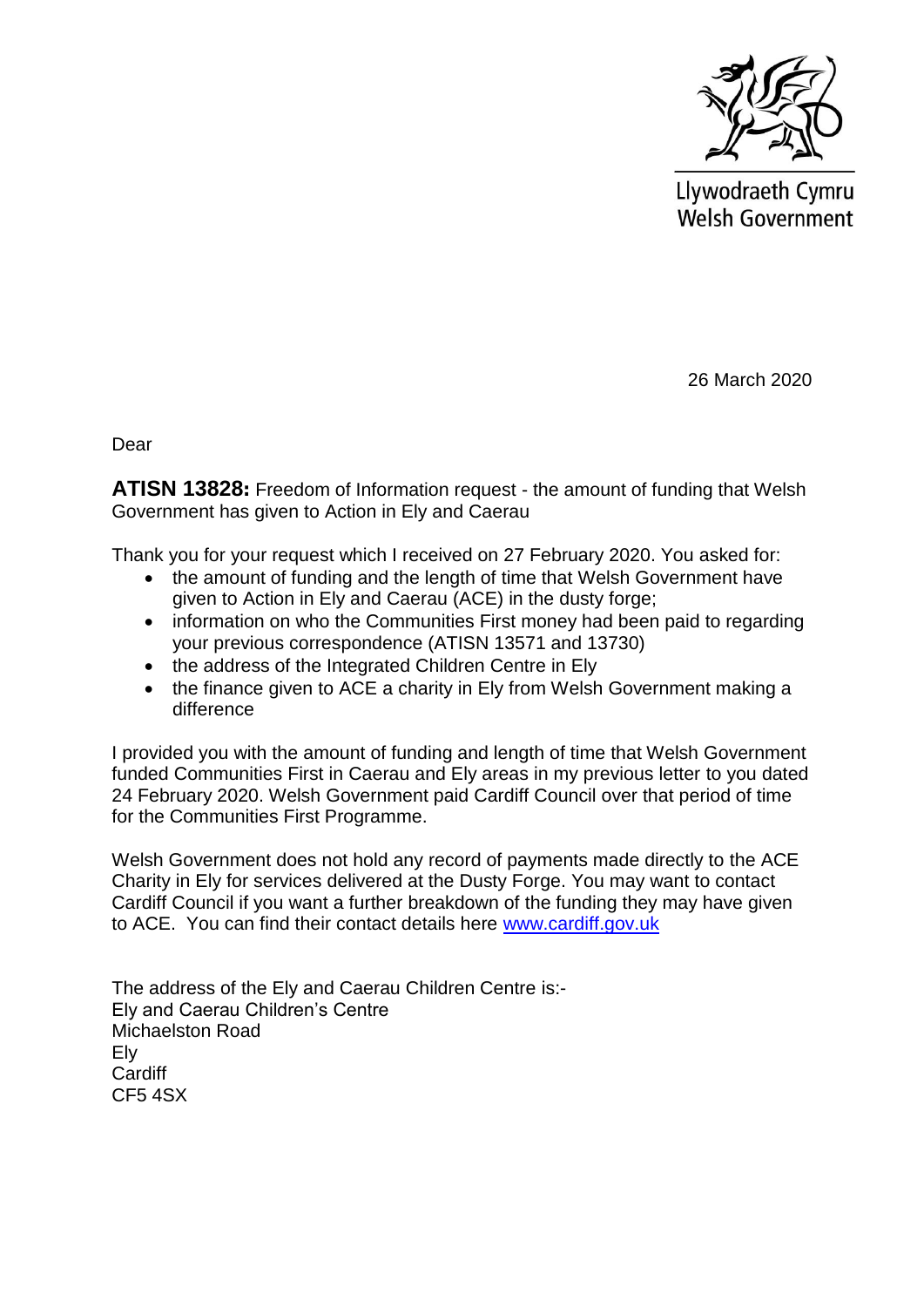If you are dissatisfied with the Welsh Government's handling of your request, you can ask for an internal review within 40 working days of the date of this response. Requests for an internal review should be addressed to the Welsh Government's Freedom of Information Officer at:

Information Rights Unit, Welsh Government, Cathays Park, Cardiff, CF10 3NQ

or Email: [Freedom.ofinformation@gov.wales](mailto:Freedom.ofinformation@gov.wales)

Please remember to quote the ATISN reference number above.

You also have the right to complain to the Information Commissioner. The Information Commissioner can be contacted at: Information Commissioner's Office, Wycliffe House, Water Lane, Wilmslow, Cheshire, SK9 5AF.

However, please note that the Commissioner will not normally investigate a complaint until it has been through our own internal review process.

Yours sincerely,



Parc Cathays / Cathays Park Caerdydd / Cardiff